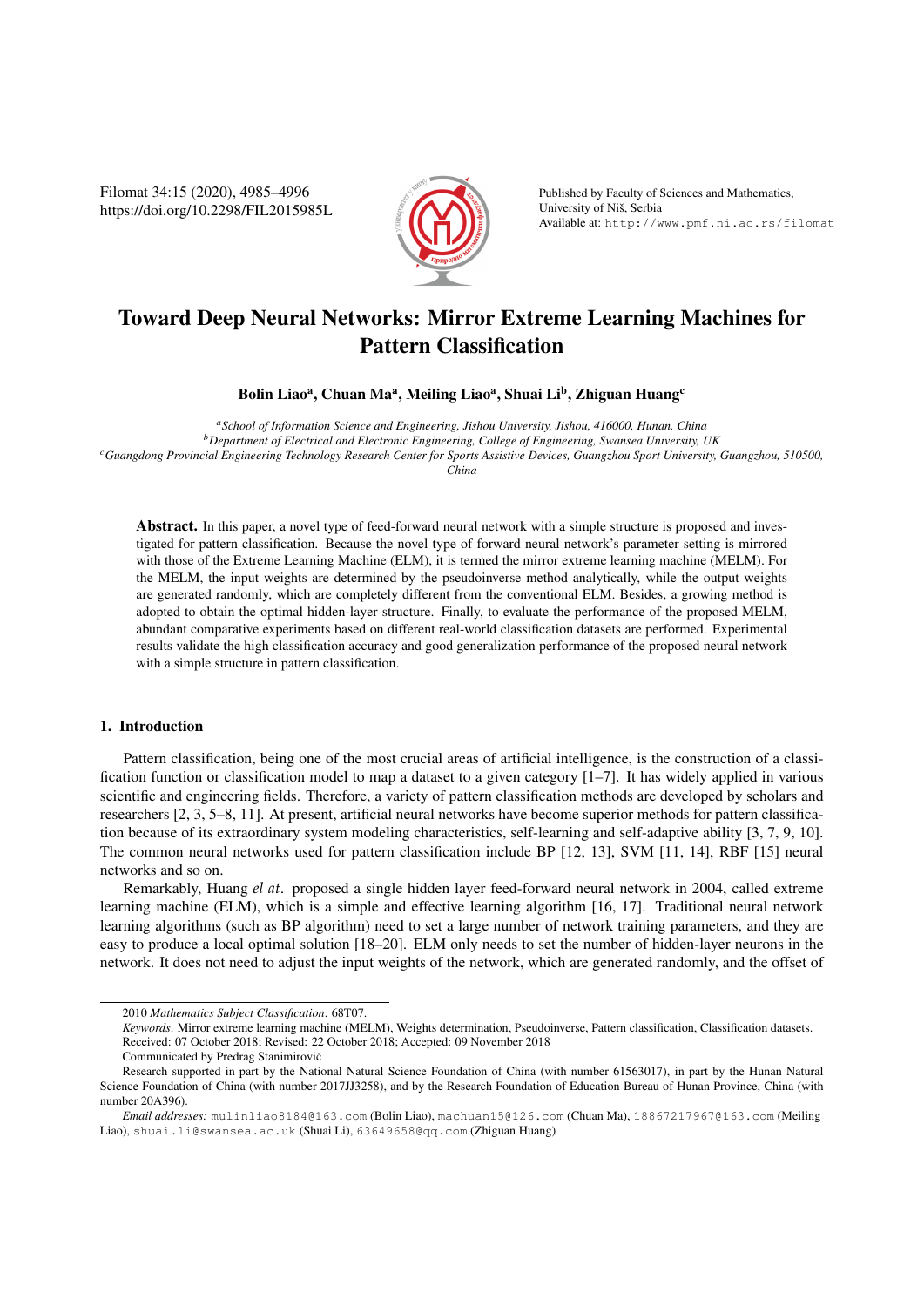the hidden neurons in the process of executing the algorithm. In addition, the output weights of ELM are determined directly by the following formula [16]:

$$
\hat{\beta} = H^+T,
$$

where the **H**<sup>+</sup> denotes the pseudoinverse of matrix **H**. Therefore, ELM has the advantages of fast learning and well generalization performance and has been extensively applied in many fields [16–29]. Huang *et al*. first proposed the primary concept and theory of ELM in [17]. In [24], Huang *et al*. applied ELM to the regression and multiclass classification. Wen *et al*. proposed a hybrid structure-adaptive radial basis function-extreme learning machine (HSARBF-ELM) network in [25]. Based on acoustic feature transfer learning, Deng *et al*. used ELM for recognizing emotions from whispered speech [26]. Akusok *et al*. presented and constructed a high-performance ELM toolbox for big data [27]. Wang and Han proposed a online sequential extreme learning machine with kernels (OS-ELMK) for predicting nonstationary time series [28]. Based on sample entropy, a dynamic ensemble extreme learning machine was proposed to overcome the problems of instability and over-fitting, and increase the prediction accuracy [29] Notably, the so called WASD (weights and structure-determination) neural networks are also ELM-like neural networks [3, 30, 31].

It is important to highlight the fact that the aforementioned ELM and ELM-like neural networks all generate randomly the input weights and analytically the output weights [16–31]. As a consequence, one has a question whether it is possible to exchange the determination methods of the input weights and the output weights. However, to the best of the author's knowledge, this issue has not been answered and investigated in any literature. In this paper, a new type of neural network is proposed and investigated, of which the input weights are determined by the pseudo-inverse method and the output weights are generated randomly. Because the new type of neural network happens to be a mirror image of the ELM, we term it the mirror ELM (MELM). The strict theoretical deduction is also provided to prove the feasibility of this algorithm. In addition, to obtain the optimal hidden-layer structure, we adopt the growing method. That is, the number of hidden-layer neurons increases one by one and stops increasing when the classification accuracy is not changed. Finally, abundant comparative experiments are performed to validate the performance of MELM.

The remainder of this paper is organized as follows. In Section 2, the detailed design process of MELM, including the model, the weight determination method and the structure determination method, is proposed and investigated. In Section 3, comparative experiments based on different real-world classification datasets are conducted to valuate the performance of MELM. Section 4 presents the discussions and conclusions.

#### 2. Design of Mirror Extreme Learning Machine

In this section, the MELM model is first given. Afterwards, the formula for input weights determination is derived in theory. The growing method for structure determination is also presented in this section. Finally, the detailed description of MELM algorithm is given.

### *2.1. MELM Model*

The generalized MELM model, which consists of multiple inputs and multiple outputs, is presented for pattern classification and shown in Fig. 1. As displayed in Fig. 1, the MELM model is similar to the traditional three-layerstructure ELM, constructed by the input layer, hidden layer and output layer. In this paper, we assume that the MELM model has *J* inputs and *K* outputs. That is, there are *J* neurons in the input layer and *K* neurons in the output layer, which are activated by a simple linear activation function. The hidden layer neurons, of which the number is *M*, are activated by a monotonous nonlinear activation function  $f(\cdot)$ .

In addition, the connection weight of the *m*th (with  $m = 1, 2, ..., M$ ) hidden layer neuron to the *k*th (with  $k =$ 1, 2, ...,  $K$ ) output layer neuron, which is called the output weight, is denoted by  $u_{mk}$  and randomly generated within a interval [ $a1, a2$ ]. The connection weight of the *j*th (with  $j = 1, 2, ..., J$ ) input layer neuron to the *m*th hidden layer neuron, which is called the input weight, is denoted by *wjm* and determined by the pseudo-inverse method in the next section. Furthermore, the bias  $b_m$  of the *m*th hidden layer neuron is randomly generated in a interval [ $a^3$ ,  $a^4$ ], and the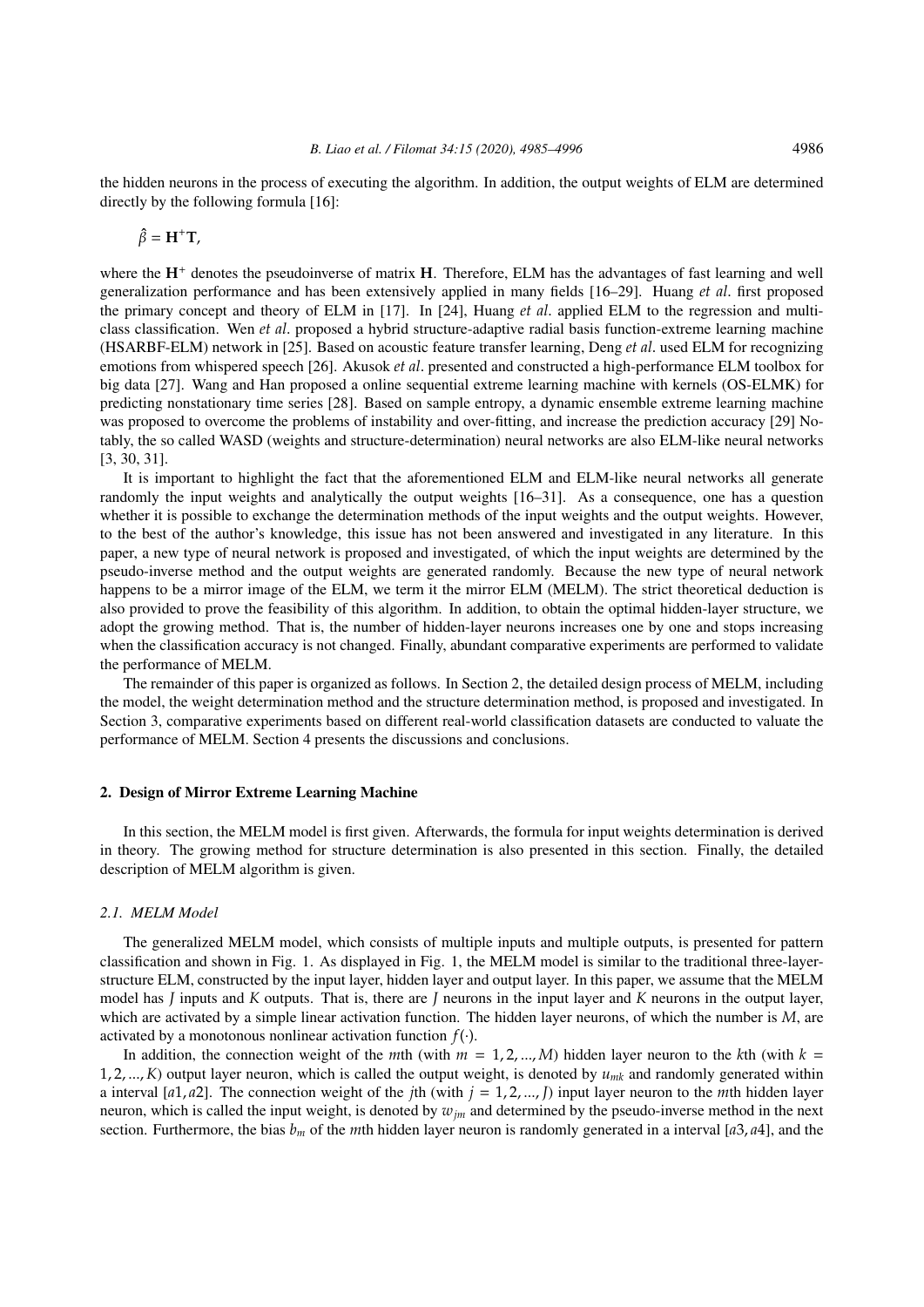*B. Liao et al. / Filomat 34:15 (2020), 4985–4996* 4987



Figure 1: Model of MELM

biases of the input layer and output layer neurons can be set to zero in theory. Therefore, the output of the *k*th output layer neuron can be obtained as

$$
y_k = \sum_{m=1}^{M} u_{km} f(\sum_{j=1}^{J} w_{mj} x_j - b_m),
$$
 (1)

where  $x_j$  corresponds to the input of the *j*th input-layer neuron. The compact matrix form of Eq. (1) is

$$
y = Uf(Wx - b),
$$
 (2)

where  $\mathbf{y} = [y_1, y_2, \dots, y_K]^T \in \mathbb{R}^{K \times 1}, \mathbf{x} = [x_1, x_2, \dots, x_J]^T \in \mathbb{R}^{J \times 1}, \mathbf{b} = [b_1, b_2, \dots, b_M]^T \in \mathbb{R}^{M \times 1}, \mathbf{U}$  and W are output weight matrix and input weight matrix respectively. Thereinto,

$$
\mathbf{U} = \begin{bmatrix} u_{11} & u_{12} & \cdots & u_{1M} \\ u_{21} & u_{22} & \cdots & u_{2M} \\ \vdots & \vdots & \ddots & \vdots \\ u_{K1} & u_{K2} & \cdots & u_{KM} \end{bmatrix} \in \mathbb{R}^{K \times M},
$$

$$
\mathbf{W} = \begin{bmatrix} w_{11} & w_{12} & \cdots & w_{1J} \\ w_{21} & w_{22} & \cdots & w_{2J} \\ \vdots & \vdots & \ddots & \vdots \\ w_{M1} & w_{M2} & \cdots & w_{MJ} \end{bmatrix} \in \mathbb{R}^{M \times J}.
$$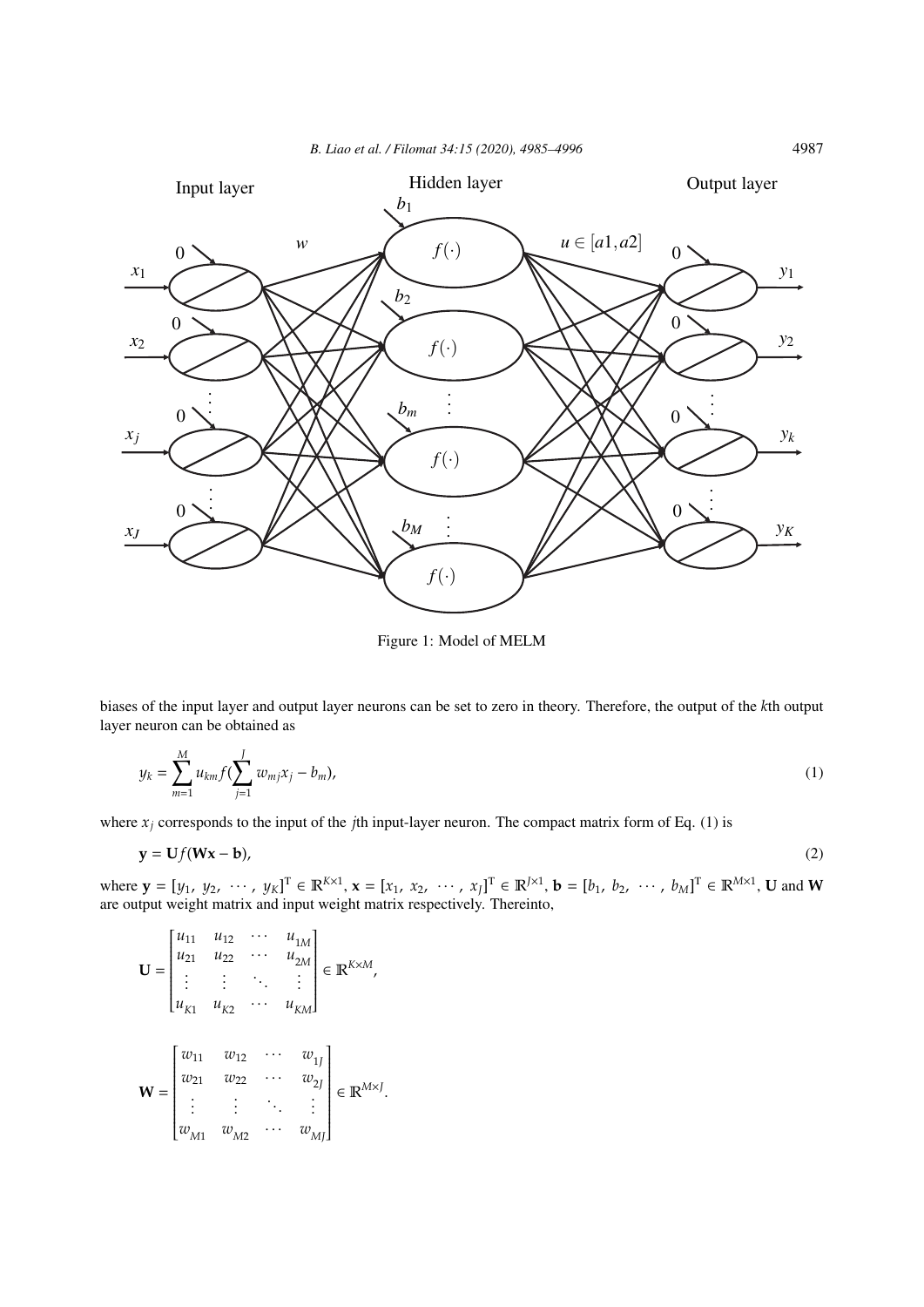| Dataset                     | No. of Attributes |    | No. of Classes No. of Samaples |
|-----------------------------|-------------------|----|--------------------------------|
| Iris                        | 4                 | 3  | 150                            |
| Liver Disorders (LD)        | b                 |    | 345                            |
| Pima Indians Diabetes (PID) | 8                 | 2  | 768                            |
| Wine                        | 13                | 3  | 178                            |
| Ionosphere                  | 34                |    | 351                            |
| Glass                       | 9                 |    | 214                            |
| Zoo                         | 16                |    | 100                            |
| <b>WFRN</b>                 | 24                | 4  | 5456                           |
| SL                          | 35                | 19 | 186                            |

Table 1: Features of different real-world classification datasets

## *2.2. Weight Determination of MELM*

In this paper, we assume that the number of distinct samples is *N*. Therefore, one could obtain a matrix-form output as follows:

$$
Y = Uf(WX - B),
$$
\n(3)

where the matrix-form outputs  $\mathbf{Y} = [\mathbf{y}_1, \mathbf{y}_2, \cdots, \mathbf{y}_N] \in \mathbb{R}^{K \times N}$ , the matrix-form inputs  $\mathbf{X} = [\mathbf{x}_1, \mathbf{x}_2, \cdots, \mathbf{x}_N] \in \mathbb{R}^{J \times N}$ , and the matrix-form offsets of the hidden-layer neurons  $\mathbf{B} = [\mathbf{b}, \mathbf{b}, \cdots, \mathbf{b}] \in \mathbb{R}^{M \times N}$ . To obtain the optimal input weights, we have the following theorem.

Theorem 2.1. *Assume that activation function f*(·) *is strictly monotonous. When output weights* **U** *and bias* **B** *are chosen from [a*1, *a*2*] and [a*3, *a*4*] respectively, the optimal input weights are*

$$
\mathbf{W} = (f^{-1}(\mathbf{U}^+\mathbf{Y}) + \mathbf{B})\mathbf{X}^+, \tag{4}
$$

where  $f^{-1}(\cdot)$  denotes the unique inverse function of  $f(\cdot)$ .

Proof: Left multiplying  $U^+$  in both sides of Eq. (3), one can obtain

 $U^+Y = U^+Uf(WX - B) = f(WX - B).$ 

Then, solving the inverse function of the above equation, we have

$$
f^{-1}(\mathbf{U}^+\mathbf{Y}) = \mathbf{W}\mathbf{X} - \mathbf{B}.
$$

The above equation can be rewritten as

 $WX = f^{-1}(U^+Y) + B.$ 

Right multiplying  $X^+$  in both sides of the above equation, we finally obtain

$$
WX^+ = (f^{-1}(U^+Y) + B)X^+,
$$

that is,

$$
\mathbf{W} = (f^{-1}(\mathbf{U}^+\mathbf{Y}) + \mathbf{B})\mathbf{X}^+.
$$

The proof is thus completed.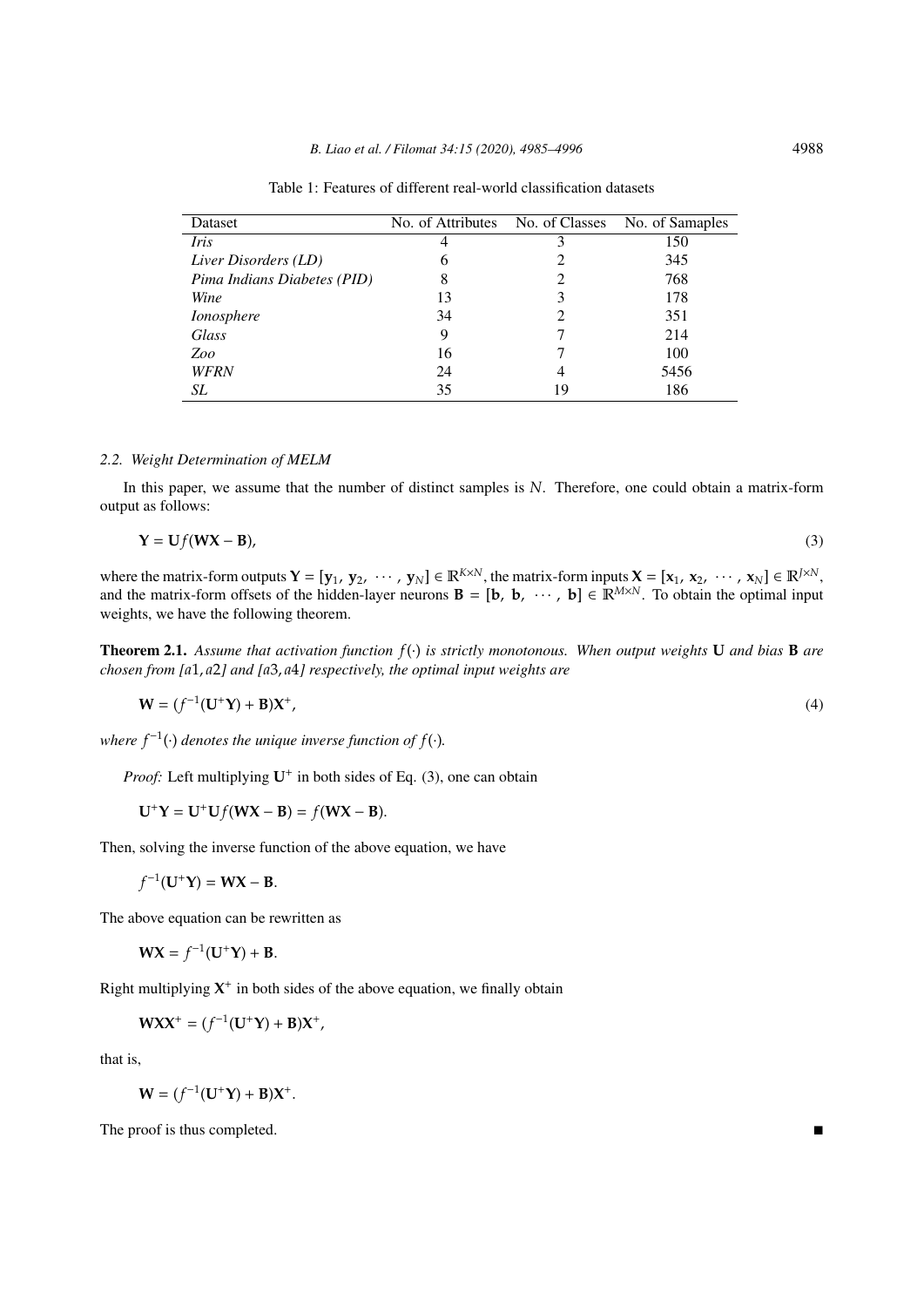*B. Liao et al. / Filomat 34:15 (2020), 4985–4996* 4989



Figure 2: Training Confusion Matrix of Iris dataset.

#### *2.3. Structure Determination of MELM*

For illustrative purposes, we first define the classification accuracy *CA* as

$$
CA = \frac{N_{\rm sc}}{N_{\rm tc}}
$$

where  $N_{\rm sc}$  is the number of successful classification samples, and  $N_{\rm tc}$  is the number of total classification samples.

For the structure determination of MELM, we adopt a growing method. First, the hidden-layer neurons are increased one by one. When the classification accuracy *CA* no longer changes, we continue to increase one hidden-layer neuron. If the classification accuracy *CA* still stay the same, it is deemed the optimal *CA* and the training is completed. The number of hidden-layer neurons that first reached the optimal *CA* is the optimal number. Therefore, the structure of MELM is determined.

Based on Theorem 1 and the growing method, a simple learning algorithm for the MELM can be summarized as below.

# Description of MELM:

*Definition:*

- − *J* The number of input-layer neurons
- − *M* The current number of hidden-layer neurons
- − *M*opt The optimal number of hidden-layer neurons
- − *CA* The current classification accuracy of MELM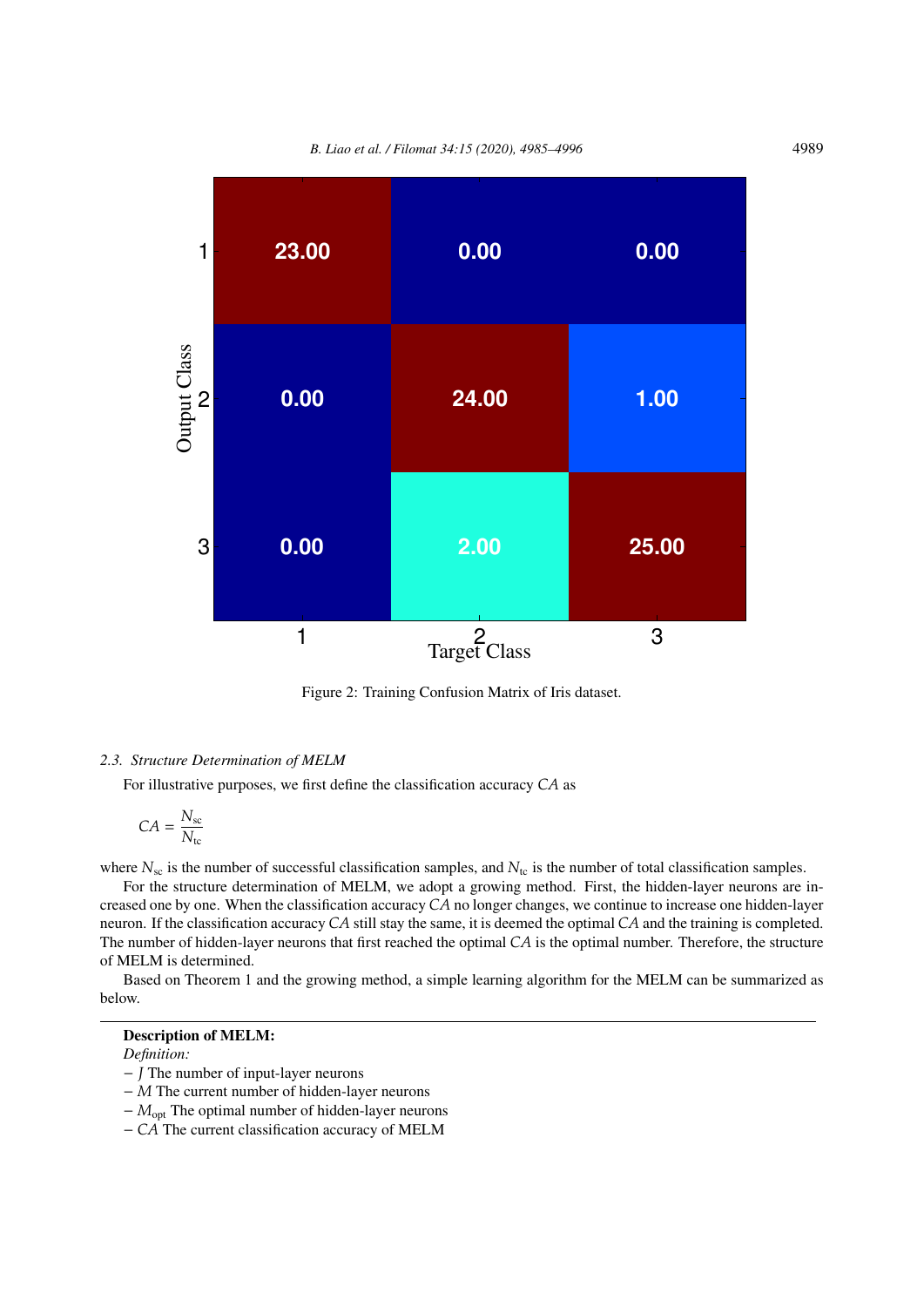− *CA*max The maximal *CA* found

*Initialization*

 $-$  Initialize  $M = 1$  and  $CA_{\text{max}} = 0$ 

− Generate the output-layer weights **u**<sup>1</sup> randomly within interval [*a*1, *a*2]

− Generate the hidden-layer bias (i.e., *b*1) randomly within interval [*a*3, *a*4]

 $-$  Compute input-layer weight **w**<sub>1</sub> using Eq. (4), and initialize counter  $c = 0$ 

*Step 1* Let  $M \leftarrow M + 1$ 

*Step 2* Randomly generate the output-layer weights and hidden-layer biases corresponding to the new neuron *Step 3* Compute input-layer weights using  $W = (f^{-1}(U^+Y) + B)X^+$  and obtain the current *CA* of MELM *Step 4* If  $CA_{\text{max}} < CA$  let  $CA_{\text{max}} \leftarrow CA$ ,  $M_{\text{opt}} \leftarrow M$  and return to *Step* 1. Otherwise, let  $c \leftarrow c + 1$ , and proceed

to the next step

*Step 5* If *c* < 3, return to *Step* 1. Otherwise, proceed to the next step

*Step 6* Stop the procedure, let  $M_{opt} \leftarrow M - 2$ , and delete the corresponding output-layer weights, input-layer weights and hidden-layer biases.



Figure 3: Test Confusion Matrix of Iris dataset.

Besides, for a better understanding, we also present the pseudo code of MELM as follows.

#### Algorithm 2.2 (MELM Algorithm). *1: procedure* MYPROCEDURE

2: **U**,  $W$ ,  $B \leftarrow Weight$  *and bias of MELM* 

*3: M* ← *Number of hidden-layer neurons of MELM*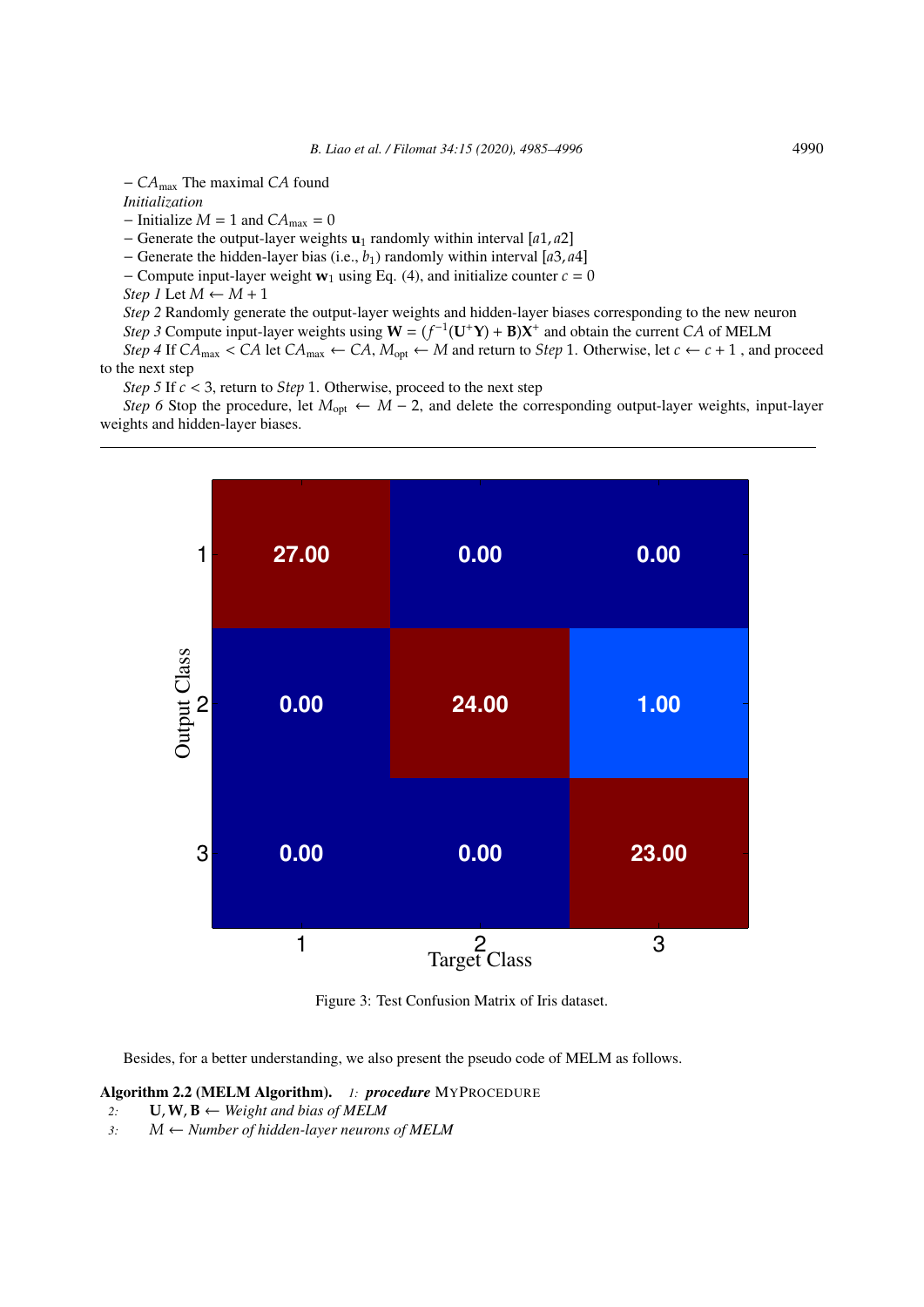

Figure 4: MELM classification accuracy for Iris dataset.

*4:* top*: 5*: *if*  $CA(i) \leq CA_{max}$  and  $CA(i-1) \leq CA_{max}$  and  $CA(i-2) \leq CA_{max}$  then return W, U, B *6: M* ← *i* − 2 *7:* loop*: 8:*  $CA(i) = N_{sc}/N_{tc}$ . 9: *if*  $CA(i) > CA_{max}$  *then 10:*  $CA_{max} \leftarrow CA(i)$ . *11:*  $c \leftarrow 0$ . *12:* **U** = *randi*([*a*1 *a*2],*K*, *i*)*. 13:* **B** = *randi*([*a*3 *a*4], *i*, *N*)*. 14*: **W** =  $(f^{-1}(\mathbf{U}^+ \mathbf{Y}) + \mathbf{B})\mathbf{X}^+$ . *15: else if*  $CA(i) \leq CA_{max}$  and  $c \leq 3$  then  $16:$   $c = c + 1.$ *i* =  $i = i - 1$ . *18: else 19: goto* top*. 20: close;*  $21:$  *i* ← *i* + 1. *22: goto* loop*.*

### 3. Pattern Classification Experiments

In this section, comparative experiments for pattern classification are performed to evaluate the performance of the proposed MELM. Experimental datasets are obtained from the UCI machine learning library [32]. The features of the involved datasets are shown in Table 1. For comparative purpose, in the following experiments, half of the dataset is selected randomly for training, and the rest of the dataset is used for testing, which is the same as literature [3]. For simplicity's sake and with out loss of generality, the biases **B** of hidden-layer neurons are set as **0**, the output weights **U** are randomly assigned in [−1, 1]. In addition, the arctan function is used as the activation function, and its inverse function is the tan function.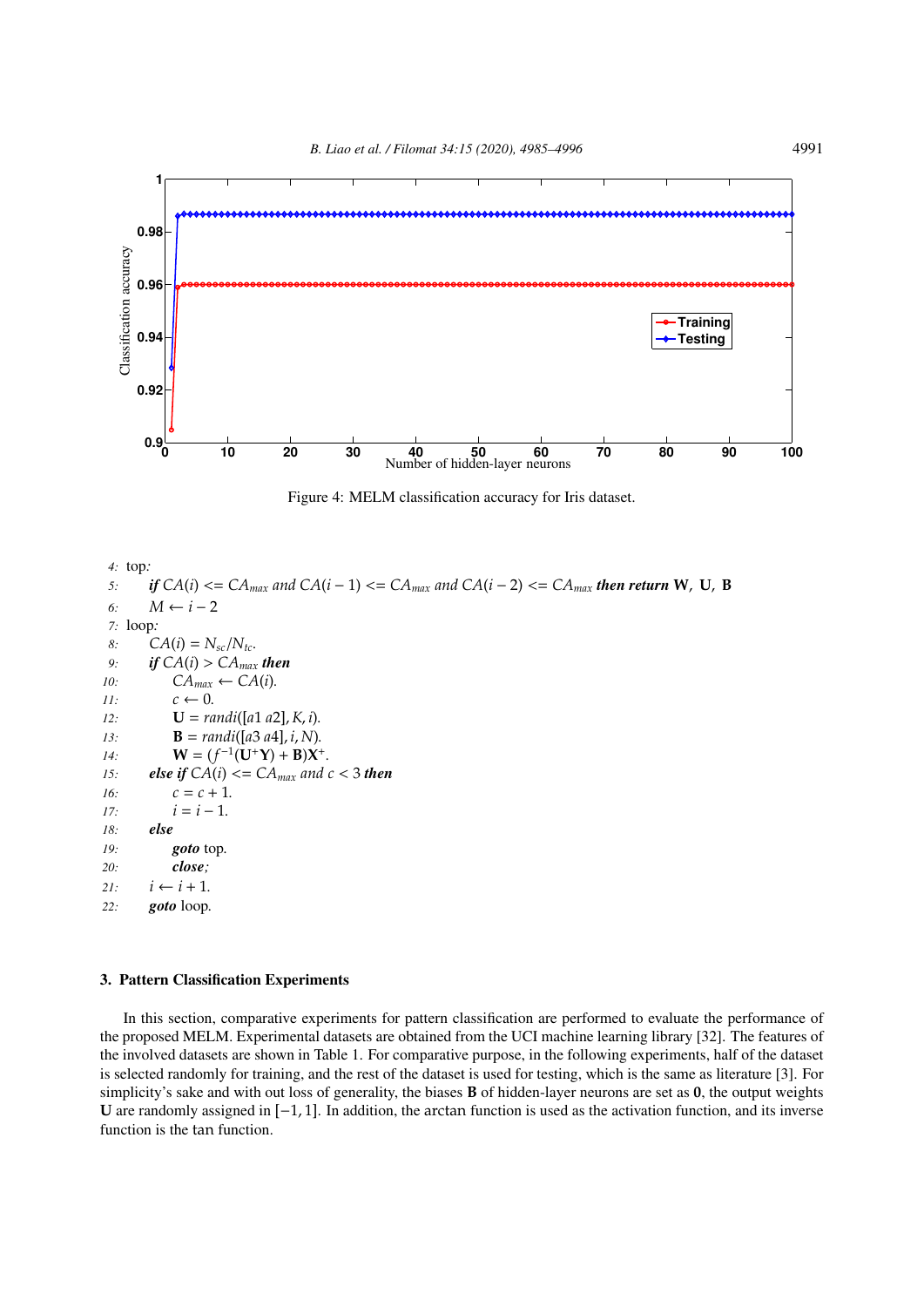| <b>MELM</b>    | Accuracy Rate (%) |         |                |
|----------------|-------------------|---------|----------------|
|                | Training          | Testing | <b>Neurons</b> |
|                | 90.48             | 92.84   | 1              |
|                | 95.89             | 98.60   | 2              |
|                | 96.00             | 98.68   | 3              |
|                | 96.00             | 98.68   | 4              |
| Fixed          | 96.00             | 98.67   | 5              |
| Number         | 96.00             | 98.67   | 10             |
|                | 96.00             | 98.67   | 20             |
|                | 96.00             | 98.67   | 50             |
|                | 96.00             | 98.67   | 100            |
| Growing method | 96.00             | 98.68   | 3              |

Table 2: Performance comparison of MELM with the number of hidden-layer neurons fixed and with the growing method for pattern classification based on the Iris dataset

Table 3: Comparison of Testing Classification Accuracy of MELM, SOCPNN-W, MOCPNN-W, MLP-ELM, MLP-LM as well as Regularized RBFNN and SVM for Pattern Classification

| Dataset           | Average Classification Accuracy (%) / Rank of Testing Classification Accuracy |              |              |             |            |           |                |  |
|-------------------|-------------------------------------------------------------------------------|--------------|--------------|-------------|------------|-----------|----------------|--|
|                   | <b>MELM</b>                                                                   | SOCPNN-W [3] | MOCPNN-W [3] | MLP-ELM [3] | MLP-LM [3] | RBFNN [3] | <b>SVM</b> [3] |  |
| Iris              | 98.68/1                                                                       | 97.08/2      | 95.35/4      | 94.38/6     | 95.33/5    | 94.16/7   | 96.56/3        |  |
| LD                | 69.77/1                                                                       | 66.78/2      | 66.78/2      | 58.93/5     | 60.34/4    | 57.64/7   | 58.90/6        |  |
| <b>PID</b>        | 75.71/3                                                                       | 76.29/1      | 76.29/1      | 64.56/6     | 69.02/4    | 60.66/7   | 65.10/5        |  |
| Wine              | 98.89/1                                                                       | 92.03/4      | 97.76/2      | 50.12/6     | 94.41/3    | 87.39/5   | 41.78/7        |  |
| <i>Ionosphere</i> | 86.86/2                                                                       | 86.30/3      | 86.30/3      | 82.90/7     | 85.24/6    | 86.19/5   | 91.41/1        |  |
| Glass             | 73.83/1                                                                       | 47.21/6      | 62.09/4      | 45.14/7     | 62.89/2    | 57.87/5   | 67.76/3        |  |
| Zoo               | 90.00/4                                                                       | 93.37/2      | 92.48/3      | 86.31/7     | 89.66/5    | 95.00/1   | 87.54/6        |  |
| <b>WFRN</b>       | 52.38/6                                                                       | 46.5/7       | 75.73/4      | 67.68/5     | 92.00/1    | 85.88/3   | 88.25/2        |  |
| SL                | 79.57/2                                                                       | 29.97/7      | 78.80/3      | 63.86/6     | 75.12/4    | 84.47/1   | 74.91/5        |  |
| Avg. Rank         | 2.33                                                                          | 3.78         | 2.89         | 6.11        | 3.78       | 4.56      | 4.22           |  |

#### *3.1. Pattern Classification on Iris dataset*

In this subsection, the Iris dataset, of which the feature is shown in Table 1, is first utilized to check the effectiveness of MELM. The corresponding results are displayed in Fig. 2 through Fig. 4 and Table 2. Figures 2 and 3 are the confusion-matrix graphs. In Figs.2 and 3, the numbers on the diagonal of the matrix represent the number of samples classified correctly, while the numbers at other locations represent the number of samples that are misclassified. Clearly, it can be observed that the MELM accomplishes the classification task well either in testing or in training. In addition, as seen from Fig. 4, the optimal classification accuracy is around 98% and 96% in testing and in training, respectively. Note that, Fig. 4 reveals a fact that the generalization performance of MELM is very stable starting from a small number of hidden-layer neurons. This fact is also verified in Table 2. Specifically, when the number of hidden-layer neurons is 3, the classification accuracy achieves optimal and holds steady. It is worth pointing out that it is also true to other cases. Regarding Table 2, one more thing needs to be explained. Herein, to test the presented growing method, the number of hidden-layer neurons of MELM is manually tuned by an interval of 1 or automatically tuned by the growing method. As shown in the table, the presented growing method could find the optimal structure of MELM. As a consequence, the effectiveness of MELM for pattern classification is preliminary confirmed.

#### *3.2. Performance Comparison on Different Datasets*

In this subsection, the performance comparison of the proposed MELM and the other existing neural networks (including the SOCPNN-W, MOCPNN-W, MLP-ELM, MLP-LM, RBFNN and SVM) is conducted for all of the real-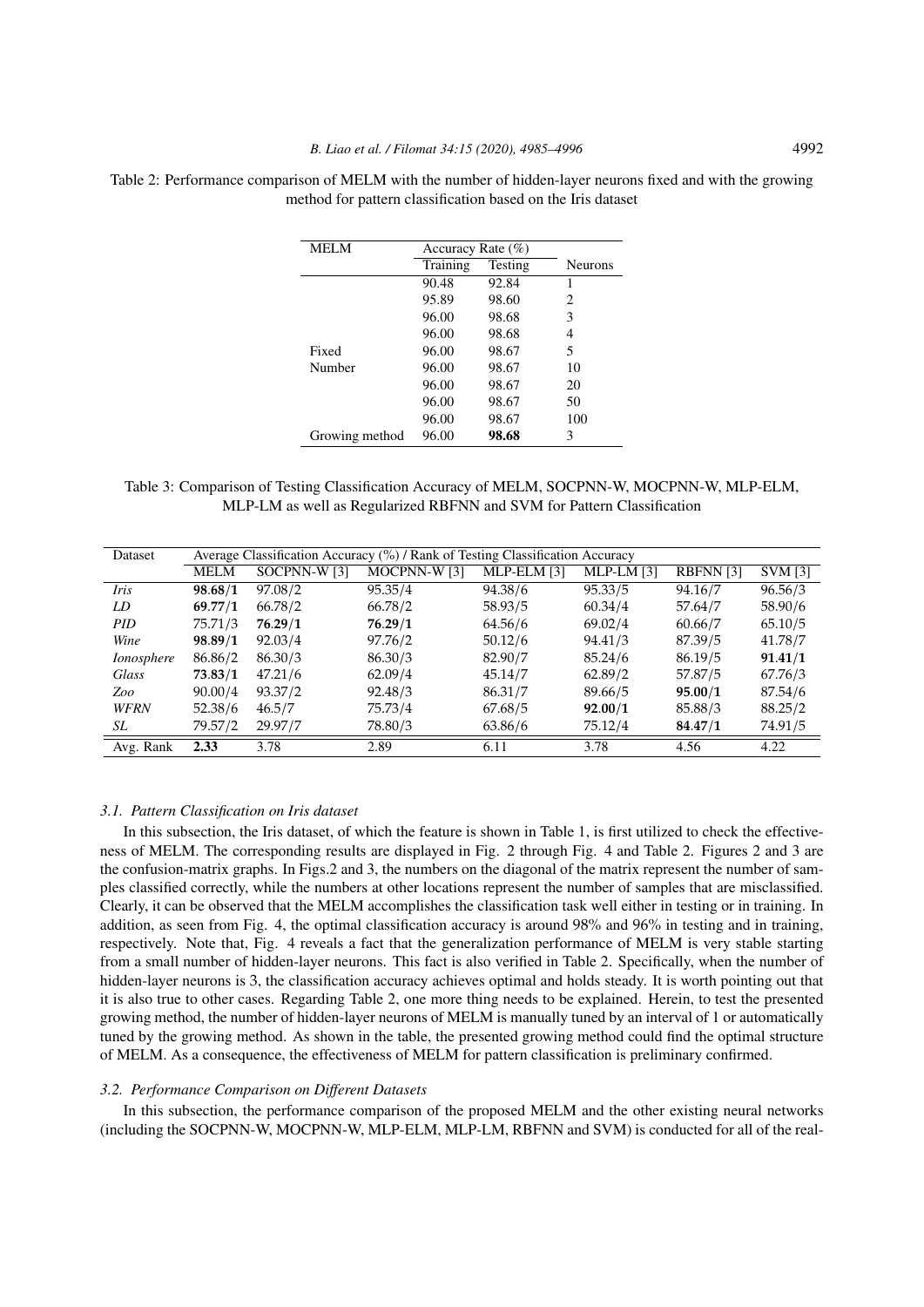| Dataset           | Number of Hidden-Layer Neurons (Average Value of All Trials)/Ranking |              |                     |             |            |                 |                |
|-------------------|----------------------------------------------------------------------|--------------|---------------------|-------------|------------|-----------------|----------------|
|                   | MELM                                                                 | SOCPNN-W [3] | <b>MOCPNN-W [3]</b> | MLP-ELM [3] | MLP-LM [3] | <b>RBFNN[3]</b> | <b>SVM</b> [3] |
| <i>Iris</i>       | 3.00/1                                                               | 12.06/3      | 47.99/6             | 15.17/4     | 10.73/2    | 75.00/7         | 30.34/5        |
| LD                | 4.00/1                                                               | 11.80/2      | 23.60/5             | 13.58/3     | 14.08/4    | 173,00/7        | 172.88/6       |
| <b>PID</b>        | 6.00/1                                                               | 12.44/2      | 24.88/5             | 15.78/4     | 12.78/3    | 384,00/6        | 384.00/6       |
| Wine              | 3.00/1                                                               | 16.68/3      | 48.67/5             | 20.48/4     | 12.54/2    | 90.00/6         | 90.00/6        |
| <i>Ionosphere</i> | 4.00/1                                                               | 11.30/3      | 22.60/4             | 24.76/5     | 10.95/2    | 176.00/7        | 89.35/6        |
| glass             | 9.00/1                                                               | 10.01/2      | 70.12/5             | 18.85/4     | 15.92/3    | 109.00/7        | 99.59/6        |
| Zoo               | 14.00/2                                                              | 15.91/3      | 76.51/7             | 18.16/4     | 10.82/1    | 52.00/6         | 39.15/5        |
| <b>WFRN</b>       | 22.00/1                                                              | 74.36/4      | 399.70/5            | 57.16/3     | 22.74/2    | 2729.00/7       | 1562.43/6      |
| SL                | 9.00/1                                                               | 33.24/4      | 471.37/7            | 22.20/3     | 14.89/2    | 97.00/6         | 95.83/5        |
| Avg. Rank         | 1.11                                                                 | 2.89         | 5.44                | 3.78        | 2.33       | 6.56            | 5.67           |

Table 4: Comparison of Network Structures of MELM, SOCPNN-W, MOCPNN-W, MLP-ELM, MLP-LM as well as Regularized RBFNN and SVM for Pattern Classification

world classification datasets shown in Table 1 [3]. Meanwhile, to avoid the influence generated by the randomness in the setting process of initial parameters, 100 trials are performed for all the algorithms and the average results are displayed in Tables 3 and 4.

As seen from Table 3, one can find that the MELM achieves the highest or second highest testing classification accuracy for most of the datasets. To comprehensive rank the generalization performances of these seven neural networks, the average-rank ranking method is utilized [33], in which a smaller number means better generalization performance. It is seen from Table 3 that the average rank of MELM is 2.00 (a smallest number), which implies that the MELM performs the best in pattern classification with respect to all datasets among the seven neural networks.

In addition, the detailed numbers of hidden-layer neurons are displayed in Table 4. Table 4 illustrates an important fact: the number of hidden-layer neurons of MELM is the least among the seven neural networks. That is say, the MELM has the simplest structure, which also means that the computational complexities of MELM is lower than the other six neural networks.

In summary, the above experimental results demonstrate the fantastic generalization performance and the extremely simple structure of the proposed MELM on pattern classification.

#### *3.3. Regularized MELM*

To improve the generalization performance of ELM and to make the solution more robust, Huang *et al*. proposed a regularized ELM [34]. After adding a regularization term, the output weight of ELM is determined by the following formula [34]:

$$
\beta^* = (\frac{\mathbf{I}}{c} + \mathbf{H}^{\mathrm{T}} \mathbf{H})^{-1} \mathbf{H}^{\mathrm{T}} \mathbf{T},
$$

where **I** denotes an identity matrix and *c* is a constant that needs to be set by the users. The formula and related theories have been fully proved to be effective for the ELM regularization [34]. Same as above, we derive the expression for the regularization input weight of MELM as follows:

$$
\mathbf{W}=(f^{-1}(\mathbf{U}^*\mathbf{Y})+\mathbf{B})\mathbf{X}^*,
$$

and

$$
\mathbf{U}^* = (\frac{\mathbf{I}_1}{c} + \mathbf{U}^{\mathrm{T}} \mathbf{U})^{-1} \mathbf{U}^{\mathrm{T}},
$$

$$
\mathbf{X}^* = (\frac{\mathbf{I}_2}{c} + \mathbf{X}^{\mathrm{T}} \mathbf{X})^{-1} \mathbf{X}^{\mathrm{T}},
$$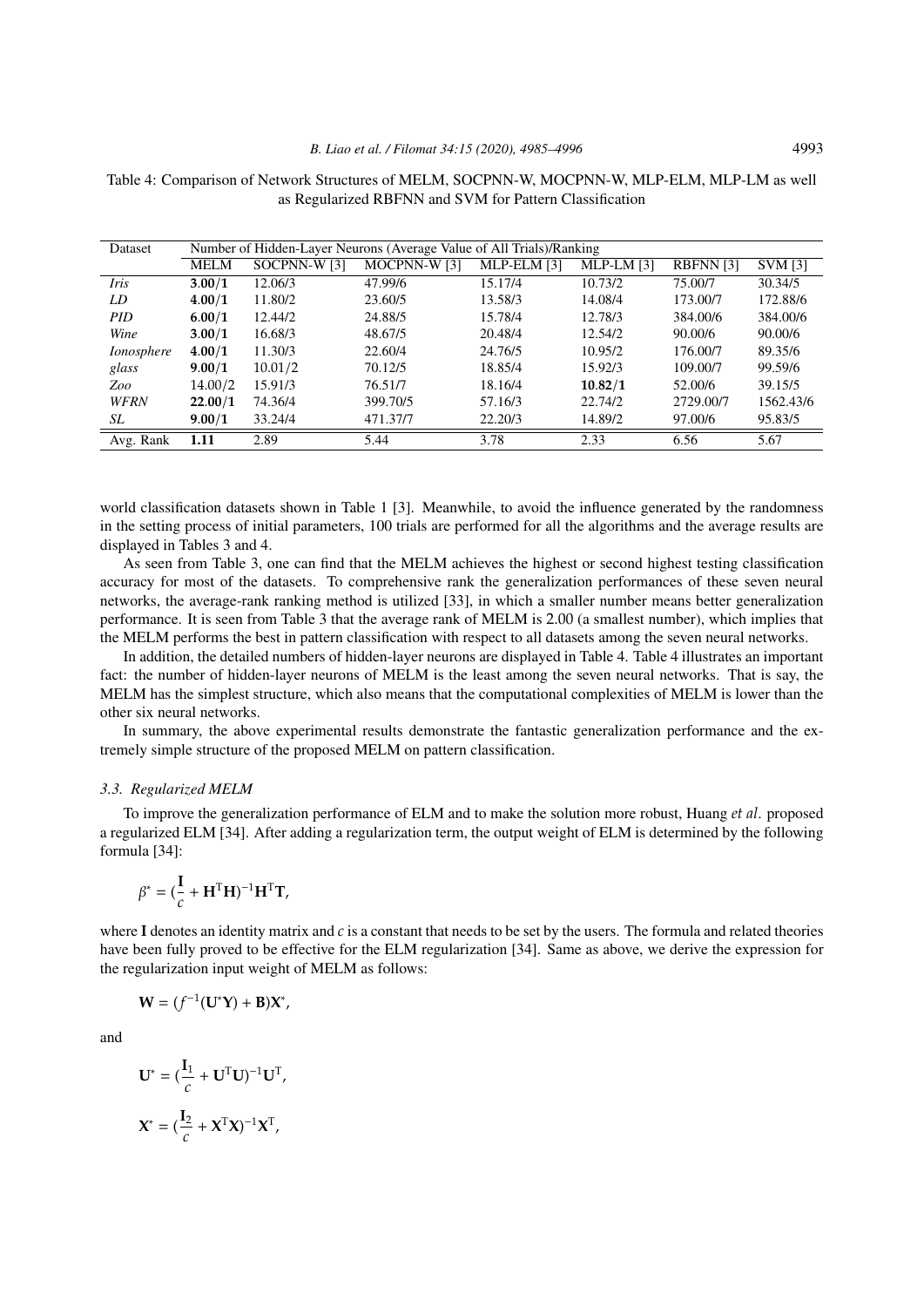| <b>Datasets</b> |             | Classification Accuracy (%) |          |           |            |  |
|-----------------|-------------|-----------------------------|----------|-----------|------------|--|
|                 |             | $c=1$                       | $c = 10$ | $c = 100$ | $c = 1000$ |  |
|                 | <b>Test</b> | 82.67                       | 94.67    | 98.67     | 98.67      |  |
| <b>Iris</b>     | Train       | 88.00                       | 96.00    | 96.00     | 96.00      |  |
| LD              | Test        | 62.21                       | 69.77    | 69.77     | 69.77      |  |
|                 | Train       | 59.54                       | 71.68    | 68.79     | 67.33      |  |
| <b>PID</b>      | Test        | 74.18                       | 76.04    | 75.78     | 75.78      |  |
|                 | Train       | 71.35                       | 75.78    | 75.00     | 75.00      |  |
| Wine            | Test        | 38.2                        | 91.01    | 96.63     | 98.88      |  |
|                 | Train       | 41.57                       | 87.64    | 89.89     | 91.00      |  |
|                 | <b>Test</b> | 87.47                       | 87.38    | 86.86     | 86.89      |  |
| Lonsphere       | Train       | 90.65                       | 90.30    | 90.34     | 89.76      |  |
| Glass           | Test        | 64.69                       | 71.79    | 74.77     | 73.83      |  |
|                 | Train       | 60.75                       | 66.36    | 67.29     | 67.29      |  |
| Zoo             | Test        | 46.00                       | 90.00    | 90.00     | 90.00      |  |
|                 | Train       | 50.98                       | 86.27    | 88.24     | 88.24      |  |
| WFRN            | Test        | 52.16                       | 52.31    | 52.38     | 52.38      |  |
|                 | Train       | 51.39                       | 51.25    | 51.28     | 51.39      |  |
| SL.             | Test        | 26.88                       | 79.57    | 79.57     | 79.57      |  |
|                 | Train       | 21.51                       | 87.10    | 91.40     | 91.40      |  |

Table 5: Performance of regularized MELM at different constant *c* values.

where  $I_1$  is a  $M \times M$  identity matrix,  $I_2$  is a  $J \times J$  identity matrix. The effects of regularized MELM are shown in the Table 5. As seen from Table 5, when the constant *c* is large enough, the regularized MELM can achieve remarkable classification accuracy with small number of hidden-layer neurons, which further reflects that the regularized MELM has superior generalization performance and good stability.

# 4. Discussions and Conclusions

In this paper, a novel neural network, called MELM, has been proposed and investigated for pattern classification. Compared with the existing neural networks, the MELM has several interesting and important characteristics, which are summarized as below.

- 1) The MELM adopts a novel idea for the weight determination. That is, the input weights are tuned analytically by the pseudoinverse method, and the output weights are assigned randomly. This is not only a complement to the ELM in mathematics, but it also brings some other advantageous performance.
- 2) The growing method is employed for the structure determination. It together with the weight determination method leads to a more simple structure of MELM than the existing neural networks.
- 3) The MELM does not degrade the generalization performance of feed-forward neural network. On the contrary, the MELM possesses better classification accuracy for pattern classification.

The weight determination formula has been derived and proved in theory. Besides, the learning algorithm for the MELM has been provided. Abundant experimental results based on various real-world classification datasets have demonstrated that the MELM possesses the superior generalization performance and a simple structure. If MELM is applied to other problems such as regression fitting, there may be surprising results. In addition, it is worth pointing out that systematic investigations on the computational complexity and numerical stability of MELM can be a future research direction of the work.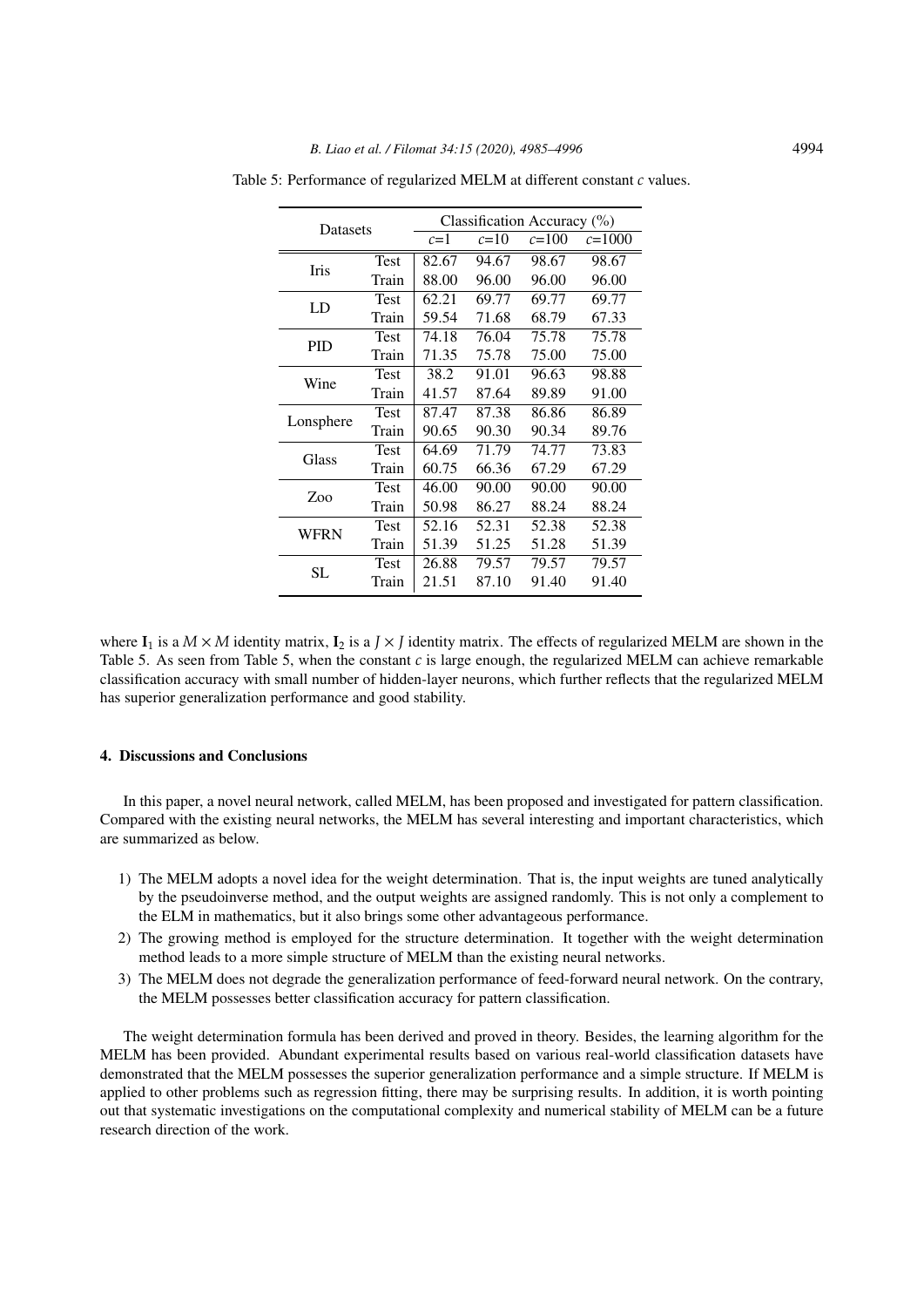#### Acknowledgment

Kindly note that Shuai Li is the corresponding author. The authors also thank the editors and reviewers for the time and effort they spent in providing constructive comments to improve the quality of this paper.

#### References

- [1] R. Duda, P. Hart, and D. Stork, Pattern Classification, John Wiley & Sons, New York, 2012.
- [2] G. Ou and Y.L. Murphey, Multi-class pattern classification using neural networks, Pattern Recognit., 40 (1) (2007) 4–18.
- [3] Y. Zhang, Y. Yin, D. Guo, X. Yu, and L. Xiao, Cross-validation based weights and structure determination of Chebyshev-polynomial neural networks for pattern classificationg, Pattern Recognit., 47 (10) (2014) 3414–3428.
- [4] Á. Morera, Á. Sánchez, J.F. Vélez, and A.B. Moreno, Gender and Handedness Prediction from Offline Handwriting Using Convolutional Neural Networks, Complexity, 2018 (2018) 1–14.
- [5] J. Vitola, F. Pozo, D. A. Tibaduiza, and M. Anaya., A Sensor data fusion system based on k-nearest neighbor pattern classification for structural health monitoring applications, Sensors, 17 (2) (2017) 1–26.
- [6] H. Nakayama and N. Kagaku, Pattern classification by linear goal programming and its extensions, J. Global Optim., 12 (2) (1998) 111–126.
- [7] H. Zhang, J. Liu, D. Ma, and Z. Wang, Data-core-based fuzzy min-max neural network for pattern classification, IEEE Trans. Neural Netw., 22 (12) (2011) 2339–2352.
- [8] G. Parthasarathy and B. N. Chatterji, A class of new KNN method for low sample problems, IEEE Trans. Syst., Man, Cybern., 20 (3) (1990) 715–718.
- [9] B. Du, Design of exponential state estimators for neutral-type neural networks with mixed time delays, Filomat, 30 (13) (2016) 3435–3449.
- [10] X. Tao, Q. Niu, M. Jackson, M. Ratcliffe, Classification of video lecture learners' cognitive and negative emotional states using a Bayesian belief network, Filomat, 32 (5) (2018) (In press).
- [11] C. Cortes and V. Vapnik, Support vector networks, Mach. Learn., 20 (3) (1995) 273–297.
- [12] D. E. Rumelhart and J. L. McClelland, Parallel Distributed Processing, MIT Press, Cambridge, 1986.
- [13] W. Zhou, Verification of the nonparametric characteristics of backpropagation neural networks for image classification, IEEE Trans. Geosci. Remote Sens., 37 (2) (1999) 771–779.
- [14] I. Guyon, J. Weston, S. Barnhill, and V. Vapnik, Gene selection for cancer classification using support vector machines, Mach. Learn., 46 (1-3) (2002) 389–422.
- [15] A.G. Bors and M. Gabbouj, Minimal topology for a radial basis functions neural network for pattern classification, Digit. Signal Process., 4 (3) (1994) 173–188.
- [16] G.-B. Huang, Q.-Y. Zhu, and C.-K. Siew, Extreme learning machine: A new learning scheme of feedforward neural networks, Proc. IEEE Int. Joint Conf. Neural Netw., 2 (2004) 985–990.
- [17] G.-B. Huang, Q.-Y. Zhu, and C.-K. Siew, Extreme learning machine: Theory and appications, Neurocomuting, 70 (1-3) (2006) 489–501.
- [18] G. Feng, G.-B. Huang, Q. Lin, and R. Gay, Error minimized extreme learning machine with growth of hidden nodes and incremental learning, IEEE Trans. Neural Netw., 20 (8) (2009) 1352–1357.
- [19] N.-Y. Liang, G.-B. Huang, P. Saratchandran, and N. Sundararajan, A fast and accurate online sequential learning algorithm for feedforward networks, IEEE Trans. Neural Netw., 17 (6) (2006) 1411–1423.
- [20] S. Li, Z.-H. You, H. Guo, X. Luo, and Z.-Q. Zhao, Inverse-free extreme learning machine with optimal information updating, IEEE Trans. Cybern., 46 (5) (2015) 1229–1241.
- [21] Z. Huang, Y. Yu, J. Gu, and H. Liu, An efficient method for traffic sign recognition based on extreme learning machine, IEEE Trans. Cybern., 47 (4) (2017) 920–933.
- [22] S. Ding, H. Zhao, Y. Zhang, X. Xu, and R. Nie, Extreme learning machine: algorithm, theory and applications, Artif. Intell. Rev., 44 (1) (2015) 103–115.
- [23] J. Cao, Z. Lin, and G.-B. Huang, Composite function wavelet neural networks with extreme learning machine, Neurocomputing, 73 (7-9) (2010) 1405–1416.
- [24] G.-B. Huang, H. Zhou, X. Ding, and R. Zhang, Extreme learning machine for regression and multiclass classification, IEEE Trans. Syst., Man, Cybern. B, Cybern., 42 (2) (2012) 513–529.
- [25] H. Wen, H. Fan, W. Xie, and J. Pei, Hybrid structure-adaptive RBF-ELM network classifier, IEEE Access, 5 (2017) 16539–16554.
- [26] J. Deng, S. Frühhplz, Z. Zhang, and A. B. Schuller, Recognizing emotions from whispered speech based on acoustic feature transfer learning, IEEE Access, 5 (2017) 5235–5246.
- [27] A. Akusok, K.-M. Björk, Y. Miche, and A. Lendasse, High-performance extreme learning machines: a complete toolbox for big data applications, IEEE Access, 3 (2015) 1011–1025.
- [28] X. Wang and M. Han, Online sequential extreme learning machine with kernels for nonstationary time series prediction, Neurocomputing, 145 (2014) 90–97.
- [29] J.-H. Zhai, H.-Y. Xu, and X.-Z. Wang, Dynamic ensemble extreme learning machine based on sample entropy, Soft Comput., 16 (9) (2012) 1493–1502.
- [30] Y. Zhang, D. Guo, Z. Luo, K. Zhai and H. Tan, CP-activated WASD neuronet approach to Asian population prediction with abundant experimental verification, Neurocomuting, 198 (2016) 48–57.
- [31] Y. Zhang, X. Yu, D. Guo, Y. Ying and Z. Zhang, Weights and structure determination of multiple-input feedforward neural network activated by Chebyshev polynomials of Class 2 via cross-validation, Neural Comput. Applic., 25 (7-8) (2014) 1761–1770.
- [32] C. L. Blake and C. J. Merz, UCI Repository of Machine Learning Databases, Dept. Inf. Comput. Sci., Univ. California, Irvine, CA, 1998. [Online] Available: http://www.ics.uci.edu/ mlearn/MLRepository.html